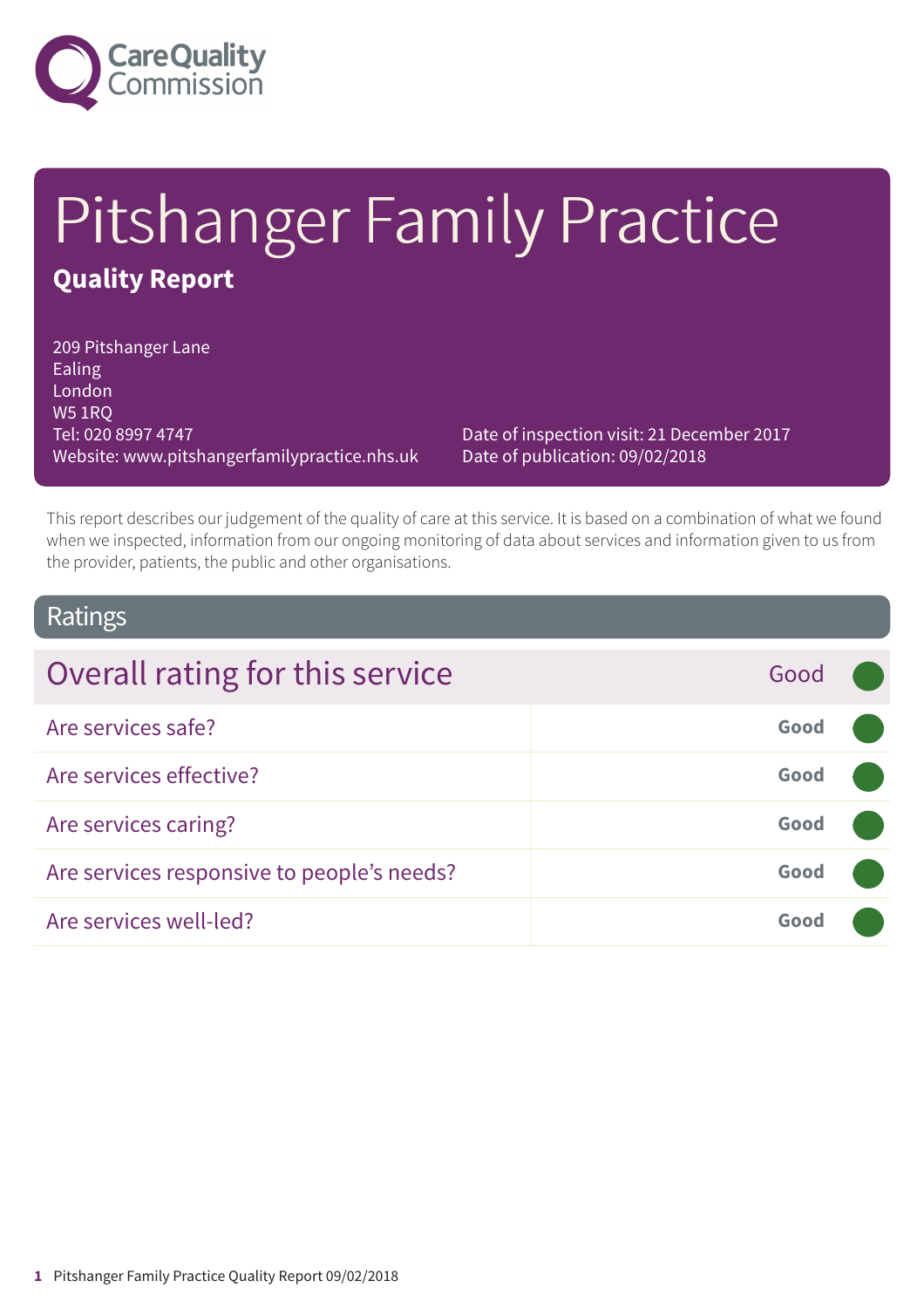# Summary of findings

### **Contents**

| Summary of this inspection                  | Page           |
|---------------------------------------------|----------------|
| Overall summary                             | $\mathcal{P}$  |
| The six population groups and what we found | $\overline{4}$ |
| Detailed findings from this inspection      |                |
| Our inspection team                         | .5             |
| Background to Pitshanger Family Practice    | .5             |
| Detailed findings                           | 6              |

### Overall summary

#### **Letter from the Chief Inspector of General Practice**

#### **This practice is rated as Good overall.**

(Previous inspection January 2015 - The practice was rated as good overall).

The key questions are rated as:

Are services safe? - Good

Are services effective? - Good

Are services caring? - Good

Are services responsive? - Good

Are services well-led? - Good

As part of our inspection process, we also look at the quality of care for specific population groups. The population groups are rated as:

Older People - Good

People with long-term conditions - Good

Families, children and young people - Good

Working age people (including those recently retired and students - Good

People whose circumstances may make them vulnerable - Good

People experiencing poor mental health (including people with dementia) - Good

We carried out an announced comprehensive inspection at Pitshanger Family Practice on 21 December 2017. We carried out this inspection under Section 60 of the Health and Social Care Act 2008 as part of our regulatory functions. This inspection was planned to check whether Pitshanger Family Practice was meeting the legal requirements and regulations associated with the Health and Social Care Act 2008.

At this inspection we found:

- The practice had clear systems to manage risk so that safety incidents were less likely to happen. When incidents did happen, the practice learned from them and improved their processes.
- The practice routinely reviewed the effectiveness and appropriateness of the care it provided. It ensured that care and treatment was delivered according to evidence- based guidelines.
- Staff involved and treated patients with compassion, kindness, dignity and respect.
- Patients found the appointment system easy to use and reported that they were able to access care when they needed it.
- The practice proactively sought feedback from staff and patients, which it acted on.
- Information about services and how to complain was available. Improvements were made to the quality of care as a result of complaints and concerns.
- There was a strong focus on continuous learning and improvement at all levels of the organisation.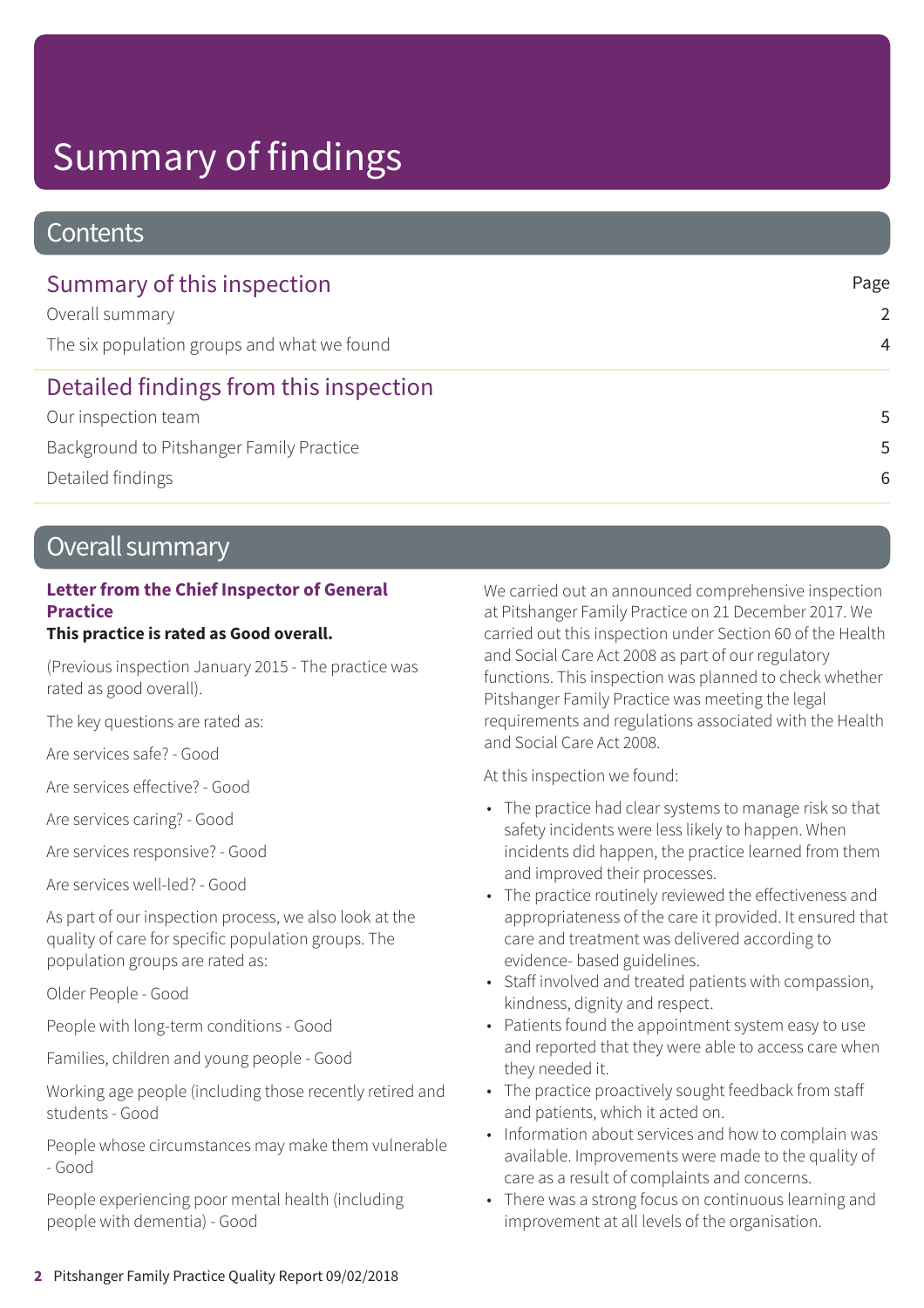# Summary of findings

The areas where the provider **should** make improvements are:

- Review the system in place to improve the management of blank prescription forms.
- Review and monitor the system in place to ensure all national safety and medicines alerts are received and acted on.
- Review and improve the systems in place to effectively monitor and improve patient outcomes for patients with long term conditions.
- Ensure a response to complaints includes information of the complainant's right to escalate the complaint to the Ombudsman if dissatisfied with the response.

#### **Professor Steve Field (CBE FRCP FFPH FRCGP)**

Chief Inspector of General Practice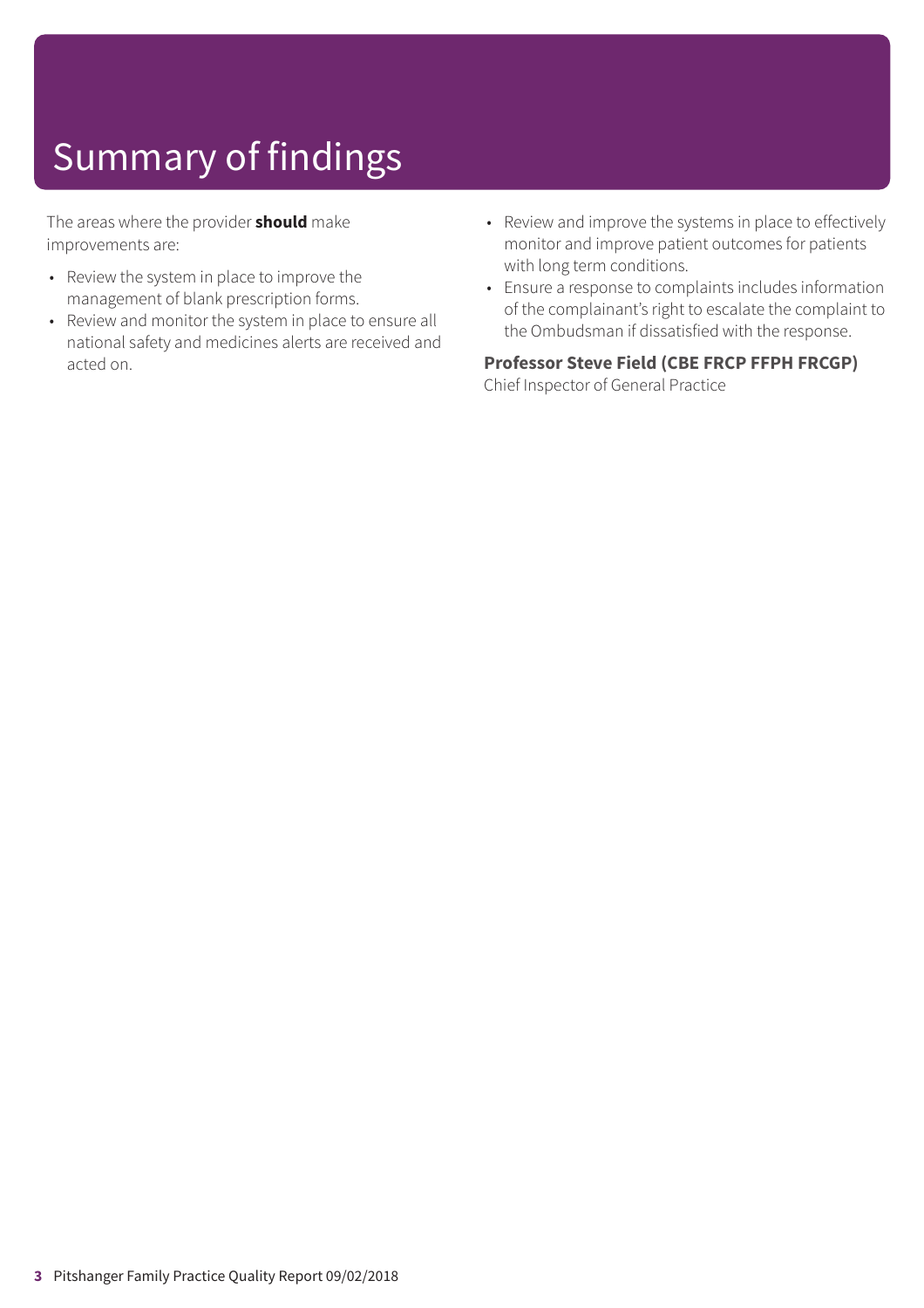# Summary of findings

### The six population groups and what we found

We always inspect the quality of care for these six population groups.

| <b>Older people</b>                                                        | Good |
|----------------------------------------------------------------------------|------|
| <b>People with long term conditions</b>                                    | Good |
| <b>Families, children and young people</b>                                 | Good |
| Working age people (including those recently retired and<br>students)      | Good |
| People whose circumstances may make them vulnerable                        | Good |
| People experiencing poor mental health (including people<br>with dementia) | Good |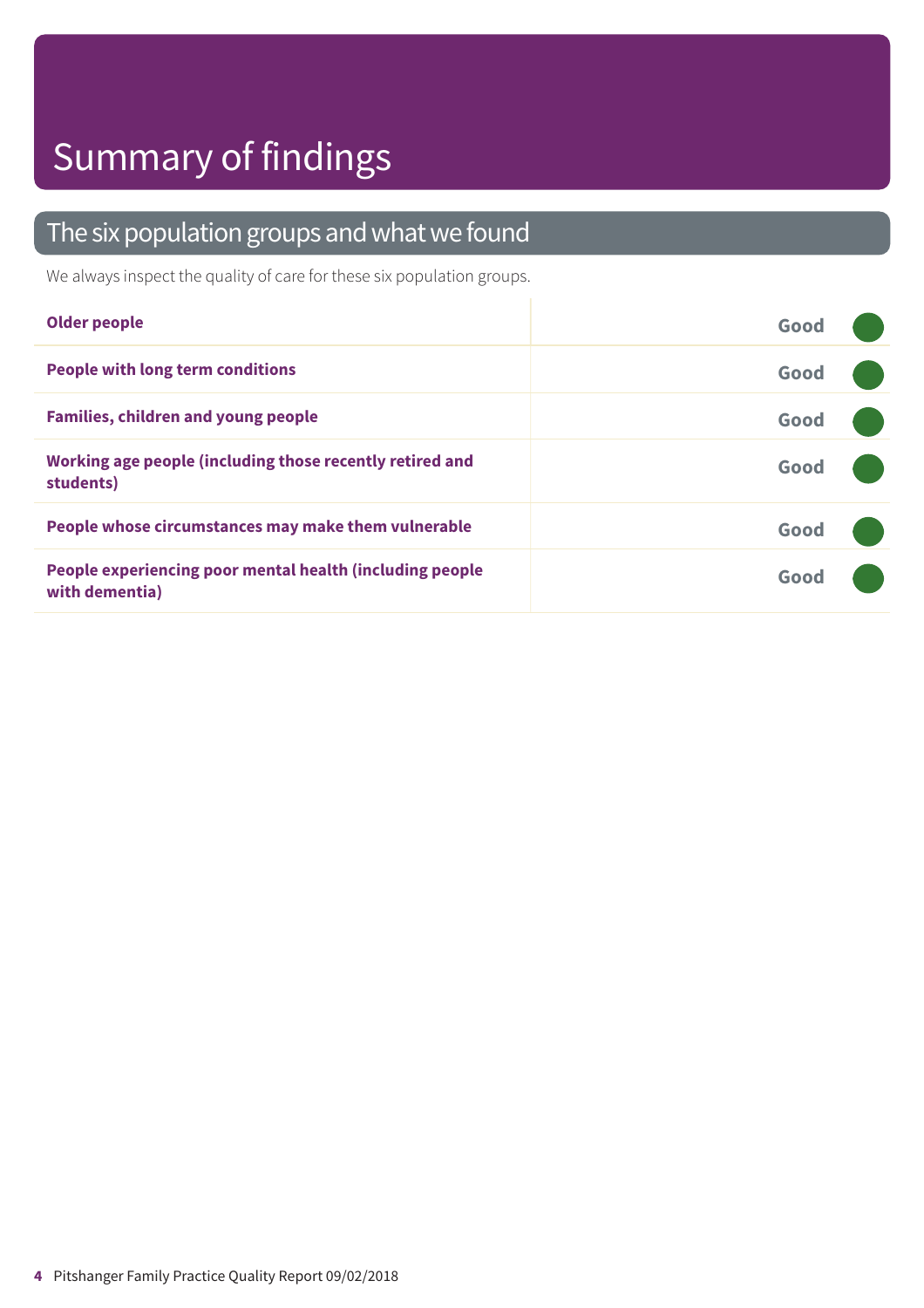

# Pitshanger Family Practice **Detailed findings**

### Our inspection team

#### **Our inspection team was led by:**

Our inspection team was led by a CQC lead inspector**.**The team included a GP specialist adviser.

### **Background to Pitshanger Family Practice**

- Pitshanger Family Practice is located in a residential area of Ealing. The practice provides primary medical services through a General Medical Services (GMS) contract to approximately 3,100 patients in the local area (GMS is one of the three contracting routes that have been made available to enable commissioning of primary medical services).
- Services are provided from: 209 Pitshanger Lane, Ealing, London, W5 1RQ.
- Online services can be accessed from the practice website: www.pitshangerfamilypractice.nhs.uk.
- There are two GP partners, a salaried GP and a long term locum GP. Three GPs are female and one male, who work a total of 10 sessions per week. The practice employs two practice nurses and two health care assistants. The practice manager is supported by a team of administrative and reception staff.
- The practice offers 95 appointments per 1000 registered patients per week. The practice had achieved the target set by the Ealing Standard.
- The service is registered with the Care Quality Commission to provide the regulated activities of diagnostic and screening procedures, treatment of disease, disorder and injury, surgical procedures, family planning and maternity and midwifery services.
- The practice population of patients aged between 5 to 9 and 30 to 25 to 49 years old is higher than the national average and there is a lower number of patients aged between 0 to 4, 10 to 24, 65 to 74, and aged above 80 years old compared to national average.
- Ethnicity based on demographics collected in the 2011 census shows the patient population is ethnically diverse and 32% of the population is composed of patients with an Asian, Black, mixed or other non-white backgrounds.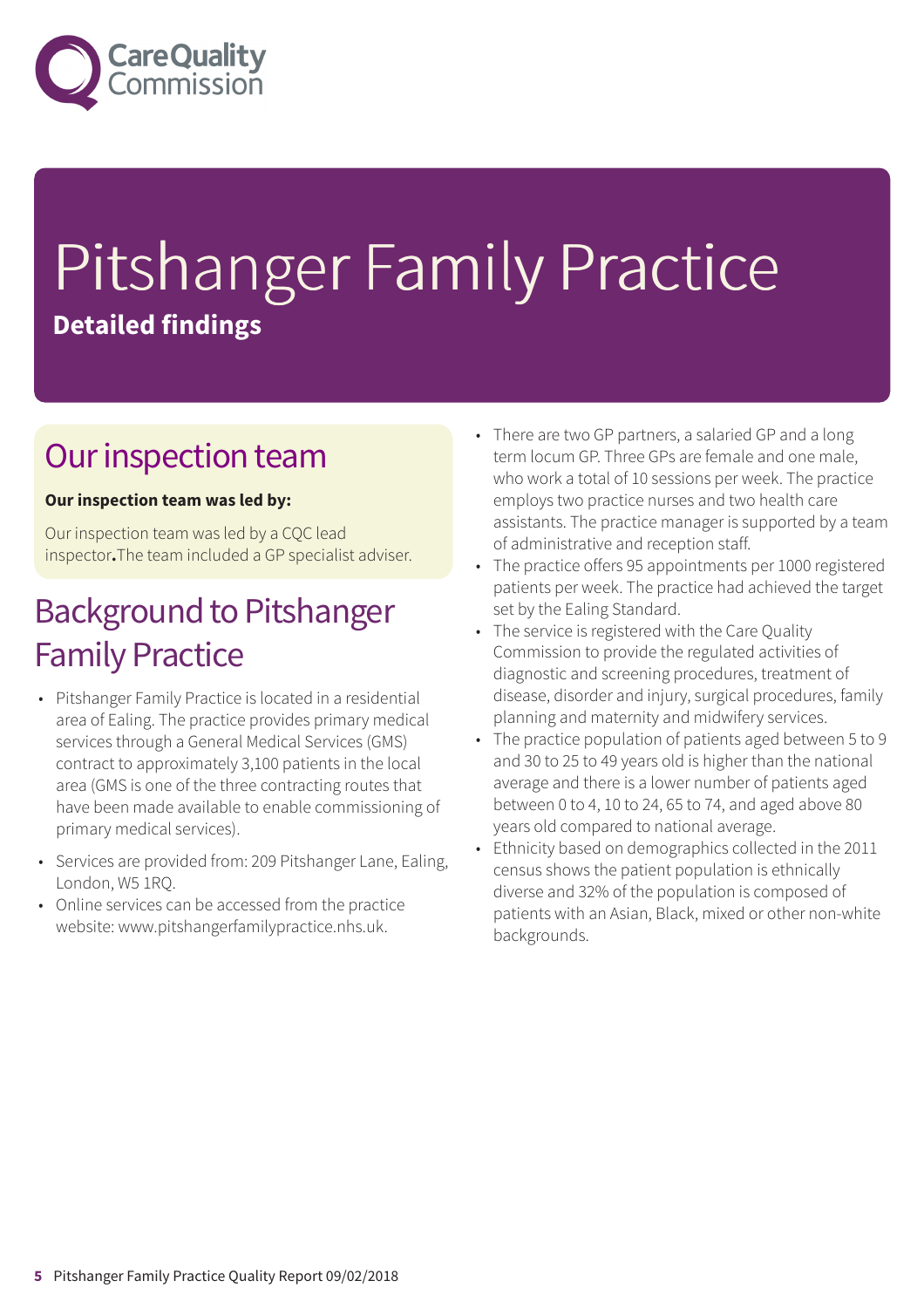# Are services safe?

### **Our findings**

**We rated the practice, and all of the population groups, as good for providing safe services.**

#### **Safety systems and processes**

The practice had clear systems to keep patients safe and safeguarded from abuse.

- The practice conducted safety risk assessments. It had a suite of safety policies which were regularly reviewed and communicated to staff. Staff received safety information for the practice as part of their induction and refresher training. The practice had systems to safeguard children and vulnerable adults from abuse. Policies were regularly reviewed and were accessible to all staff. They outlined clearly who to go to for further guidance.
- The practice worked with other agencies to support patients and protect them from neglect and abuse. Staff took steps to protect patients from abuse, neglect, harassment, discrimination and breaches of their dignity and respect.
- The practice carried out staff checks, including checks of professional registration where relevant, on recruitment and on an ongoing basis. Disclosure and Barring Service (DBS) checks were undertaken where required. (DBS checks identify whether a person has a criminal record or is on an official list of people barred from working in roles where they may have contact with children or adults who may be vulnerable).
- All staff received up-to-date safeguarding and safety training appropriate to their role. They knew how to identify and report concerns. Staff who acted as chaperones were trained for the role and had received a DBS check.
- There was an effective system to manage infection prevention and control.
- The practice ensured that facilities and equipment were safe and that equipment was maintained according to manufacturers' instructions. There were systems for safely managing healthcare waste.

#### **Risks to patients**

There were systems to assess, monitor and manage risks to patient safety.

- There were arrangements for planning and monitoring the number and mix of staff needed.
- There was an effective induction system for temporary staff tailored to their role.
- Staff understood their responsibilities to manage emergencies on the premises and to recognise those in need of urgent medical attention. Clinicians knew how to identify and manage patients with severe infections, for example, sepsis.
- When there were changes to services or staff the practice assessed and monitored the impact on safety.

#### **Information to deliver safe care and treatment**

Staff had the information they needed to deliver safe care and treatment to patients.

- Individual care records were written and managed in a way that kept patients safe. The care records we saw showed that information needed to deliver safe care and treatment was available to relevant staff in an accessible way.
- The practice had systems for sharing information with staff and other agencies to enable them to deliver safe care and treatment.
- Referral letters included all of the necessary information.

#### **Safe and appropriate use of medicines**

The practice had reliable systems for appropriate and safe handling of medicines.

- The systems for managing medicines, including vaccines, medical gases, and emergency medicines and equipment minimised risks. The practice kept prescription stationery securely. On the day of inspection we saw there was a system in place to monitor the use of blank prescription forms for use in printers but these were not correctly recorded and tracked through the practice at all times.
- Staff prescribed, administered or supplied medicines to patients and gave advice on medicines in line with legal requirements and current national guidance. The practice had audited antimicrobial prescribing. There was evidence of actions taken to support good antimicrobial stewardship.
- Patients' health was monitored to ensure medicines were being used safely and followed up on appropriately. The practice involved patients in regular reviews of their medicines.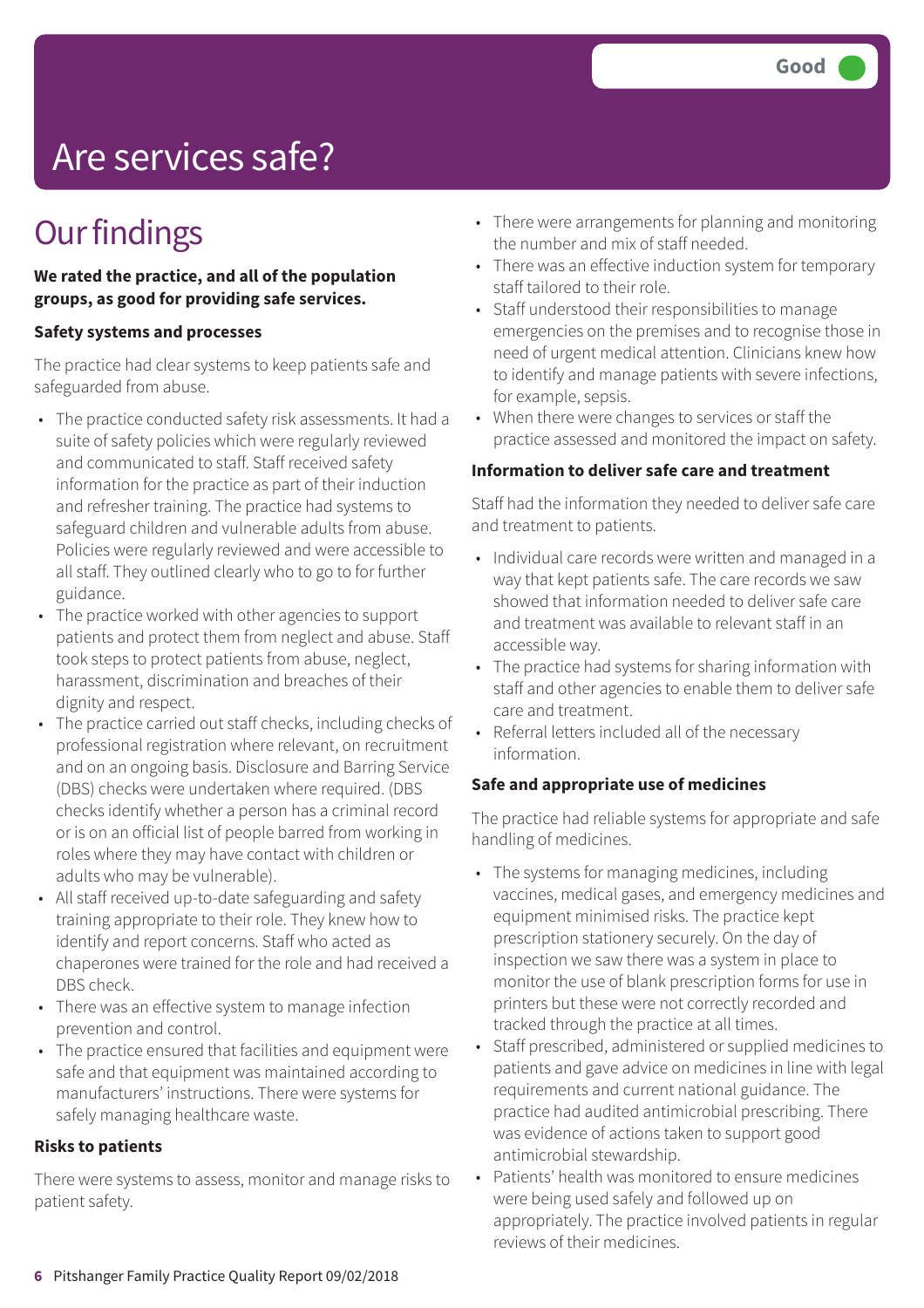## Are services safe?

#### **Track record on safety**

The practice had a good safety record.

- There were comprehensive risk assessments in relation to safety issues.
- The practice monitored and reviewed activity. This helped it to understand risks and gave a clear, accurate and current picture that led to safety improvements.

#### **Lessons learned and improvements made**

The practice learned and made improvements when things went wrong.

- There was a system for recording and acting on significant events and incidents. Staff understood their duty to raise concerns and report incidents and near misses. Leaders and managers supported them when they did so.
- We reviewed records of seven significant events and incidents that had occurred during the last 16 months. There were adequate systems for reviewing and investigating when things went wrong. The practice learned and shared lessons, identified themes and took action to improve safety in the practice. For example, we

reviewed two significant events which highlighted administrative errors when handling pathology samples. We saw the practice had investigated the incidents and reviewed the operating procedure to ensure this did not happen again. All members of staff were reminded to follow the correct procedure and cross check the paperwork when handling the pathology samples.

• On the day of inspection, we found there was a system for receiving and acting on safety alerts. We saw the practice had started to maintain the log of safety alerts received from October 2017. The practice informed us they had previously received and acted on safety alerts but did not maintain the record. A day after the inspection the practice had sent us a log of safety alerts received by the practice in the last 14 months. However, we noted some medicine safety alerts were missing from the log. For example, a medicine safety alert for a medicine used to prevent and treat seizures had not been included in the log and there was no evidence that the practice had carried out searches to identify patients at risk. From those records we reviewed on the day of inspection there was no evidence of harm to individual patients.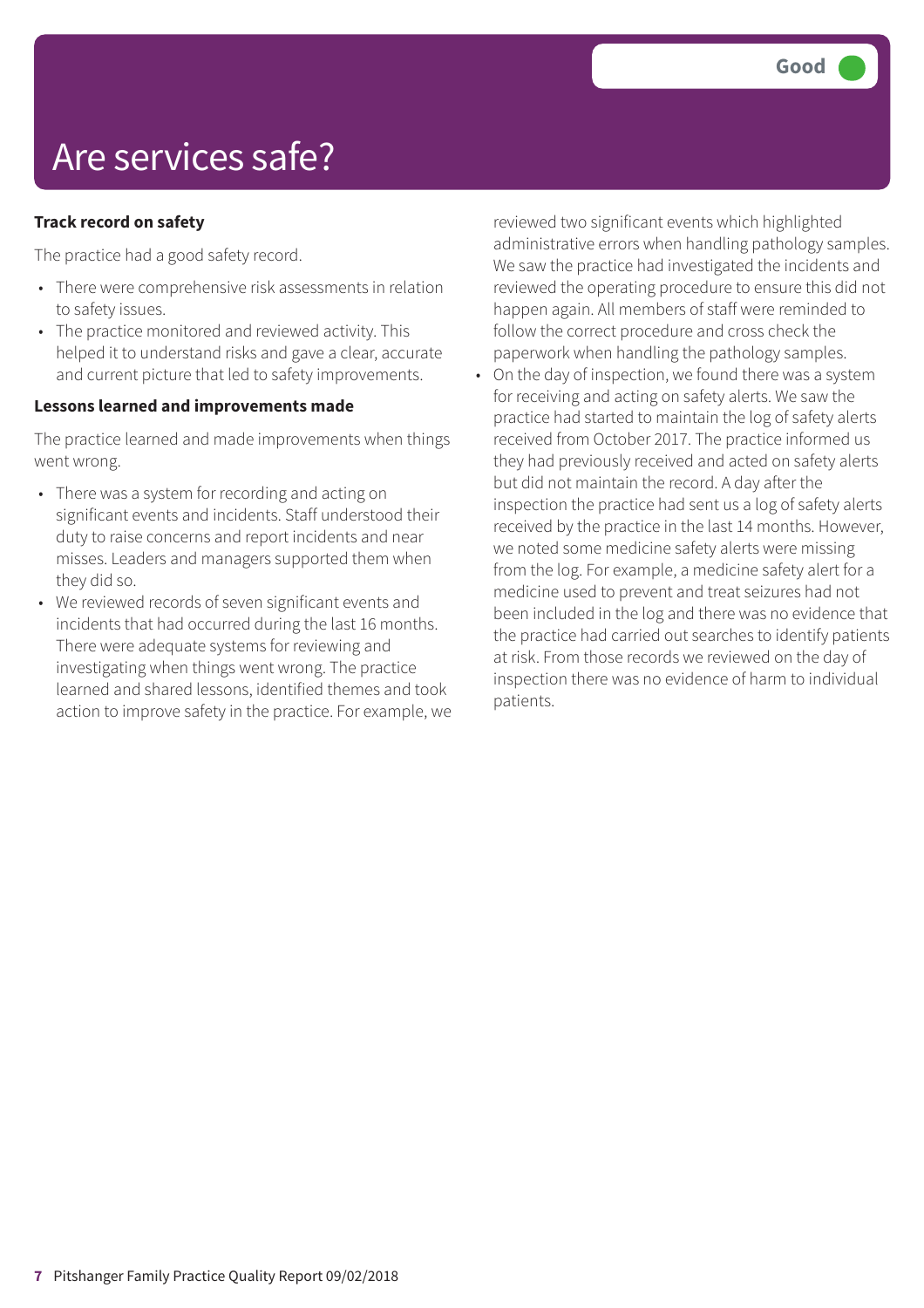(for example, treatment is effective)

### **Our findings**

**We rated the practice as good for providing effective services overall and across all population group except for people with long-term conditions population group which we rated as requires improvement.**

#### **Effective needs assessment, care and treatment**

The practice had systems to keep clinicians up to date with current evidence-based practice. We saw that clinicians assessed needs and delivered care and treatment in line with current legislation, standards and guidance supported by clear clinical pathways and protocols.

- Patients' needs were fully assessed. This included their clinical needs and their mental and physical wellbeing.
- Performance for the daily rate of prescribing of Hypnotics (medicines used to treat insomnia) was 0.52 which was below the CCG average of 0.59 and the national average of 0.98.
- Performance for the daily rate of prescribing of all antibacterial medicines was 0.81 which was comparable to the CCG average of 0.82 and the national average of 0.98.
- Performance for the percentage of antibiotic medicines prescribed that were Cephalosporins (usually prescribed for patients undergoing dialysis) or Quinolones (used to treat infections) was 9% compared to the CCG average of 5% and the national average of 5%. The practice was aware of the high percentage of antibiotic medicines prescribed and was working with CCG pharmacist to improve in this area.
- We saw no evidence of discrimination when making care and treatment decisions.
- Staff advised patients what to do if their condition got worse and where to seek further help and support.

#### Older people:

- Older patients who are frail or may be vulnerable received a full assessment of their physical, mental and social needs. Those identified as being frail had a clinical review including a review of medication.
- Patients aged over 75 were invited for a health check. If necessary they were referred to other services such as voluntary services and supported by an appropriate care plan. Over 75 care plans were merged with the

frailty risk score. The practice had completed 211 care plans since April 2016. During the current year, the practice had completed 95 care plans, out of which 71 patients were over 75 years old.

- The practice followed up on older patients discharged from the hospital. It ensured that their care plans and prescriptions were updated to reflect any extra or changed needs.
- In 2016-17, the practice had referred 43 patients to the local home ward service (funded by the local CCG) in order to avoid a hospital admission for elderly at risk patients.

#### People with long-term conditions:

- Patients with long-term conditions had a structured annual review to check their health and medicines needs were being met. For patients with the most complex needs, the GP worked with other health and care professionals to deliver a coordinated package of care.
- Staff who were responsible for reviews of patients with long term conditions had received specific training.

The overall performance for diabetes related indicators was below the CCG and national averages. The practice had achieved 70% of the total number of points available, compared to 90% locally and 91% nationally. Exception reporting was 10% compared to the CCG average of 11% and the national average of 11%. The practice had a lower prevalence of diabetes than the national average (practice 5%; national 7%). Specifically, we found:

- The percentage of patients with diabetes, on the register, in whom the last HbA1c is 59 mmol/mol or less in the preceding 12 months was 55% (CCG average 70%; national average 72%) with an exception reporting of 8% (CCG 12%; national 12%). However, we noted during the current year 2017-18, the practice had achieved 56% of the total number of points available.
- The percentage of patients with diabetes, on the register, in whom the last blood pressure reading (measured in the preceding 12 months) is 140/80 mmHg or less was 56% (CCG average 76%; national average 78%) with an exception reporting of 8% (CCG 9%; national 9%). However, we noted during the current year 2017-18, the practice had achieved 63% of the total number of points available.
- The percentage of patients with diabetes, on the register, whose last measured total cholesterol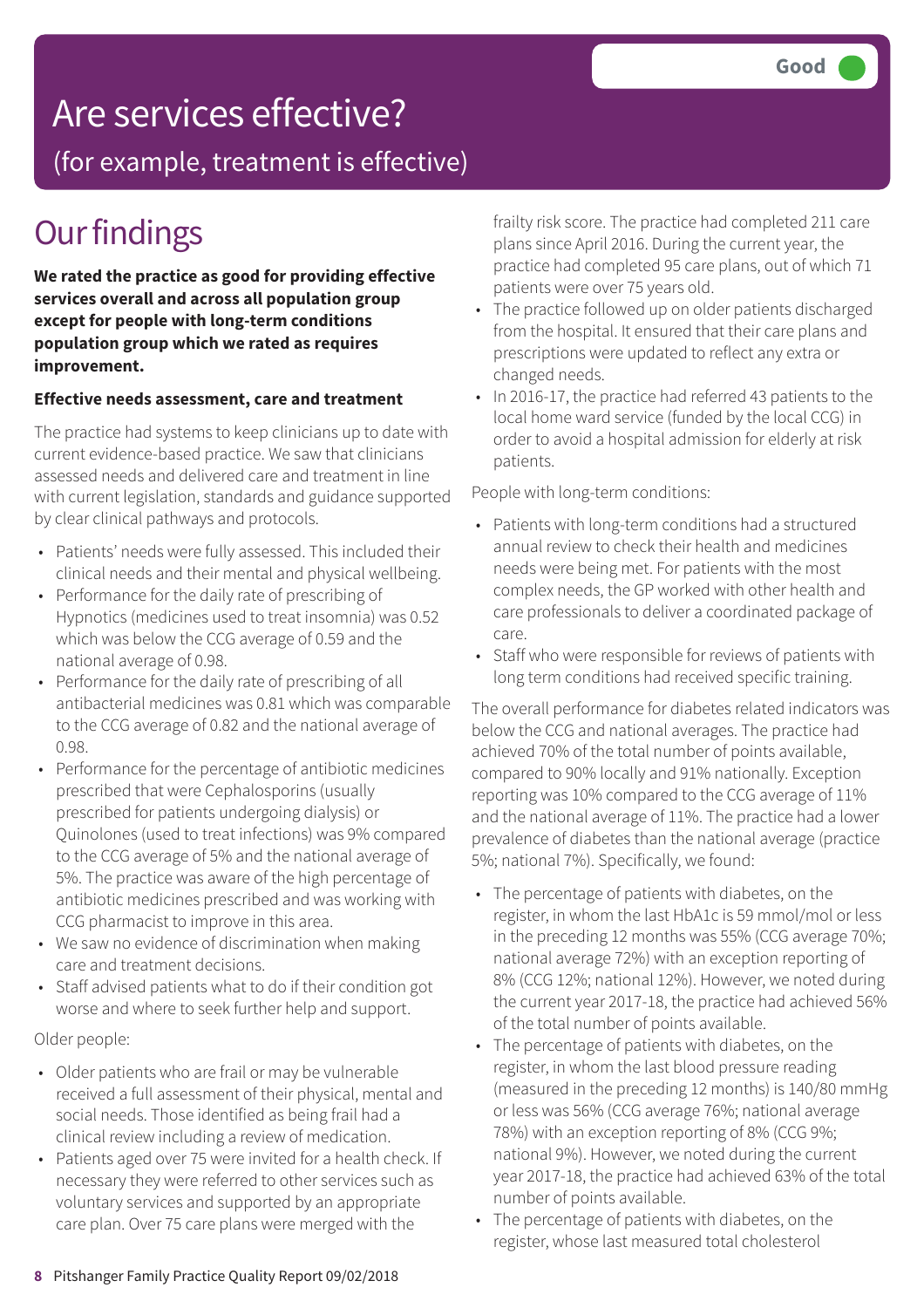### (for example, treatment is effective)

(measured within the preceding 12 months) is 5 mmol/l or less was 65% (CCG average 75%; national average 80%) with an exception reporting of 7% (CCG average 9%; national 13%).

We looked at current systems in place to recall patients for annual review and saw that patients with long-term conditions had a structured annual review to check their health and medicines needs were being met.

We found the overall performance for asthma-related indicators was 100% which was above the CCG average of 98% and the national average of 97% and the overall performance for COPD-related indicators was 87% which was below the CCG average of 97% and the national average of 96%. For example:

- The percentage of patients with asthma, on the register, who have had an asthma review in the preceding 12 months that includes an assessment of asthma control was 71% (CCG average 79%; national average 76%) with an exception reporting of 5% (CCG average 4%; national average 8%).
- The percentage of patients with chronic obstructive pulmonary disease (COPD) who had a review undertaken including an assessment of breathlessness using the Medical Research Council dyspnoea scale in the preceding 12 months was 82% (CCG average 93%; national average 90%) with a low exception reporting of 3% (CCG 9%; national average 11%).

Patient outcomes for hypertension-related indicators was below the CCG and national averages. For example, the overall performance for hypertension was 66% (CCG average 98%; national average 97%).

• The percentage of patients with hypertension having regular blood pressure tests was below the CCG and national average. The practice had achieved 64% of the total number of points available, compared to 83% locally and 83% nationally. Exception reporting was 4% compared to the CCG average of 4% and the national average of 4%. However, we noted during the current year 2017-18, the practice had achieved 60% of the total number of points available.

Families, children and young people:

• Childhood immunisation rates for the vaccines given in 2015-16 were below the national averages. For children under two years of age, four immunisations were

measured; each had a target of 90%. According to the data available to the care quality commission, the practice had not achieved the target in any of the four areas and the practice scored was ranged from 75% to 88%. However, on the day of the inspection, the practice had provided recent data which was ranged from 91% to 95%.

- The practice had arrangements to identify and review the treatment of newly pregnant women on long-term medicines.
- All clinical staff demonstrated a clear understanding of the Gillick competency test. (These are used to help assess whether a child under the age of 16 has the maturity to make their own decisions and to understand the implications of those decisions).

Working age people (including those recently retired and students):

- The practice's uptake for cervical screening was 74%, which was below the 81% coverage target for the national screening programme. There were failsafe systems to ensure results were received for all samples sent for the cervical screening programme and the practice followed up women who were referred as a result of abnormal results.
- The practice had systems to inform eligible patients to have the meningitis vaccine, for example before attending university for the first time.
- Patients had access to appropriate health assessments and checks including NHS checks for patients aged 40-74. There was an appropriate follow-up on the outcome of health assessments and checks where abnormalities or risk factors were identified.

People whose circumstances make them vulnerable:

- End of life care was delivered in a coordinated way which took into account the needs of those whose circumstances may make them vulnerable.
- The practice held a register of patients living in vulnerable circumstances including homeless people, travellers and those with a learning disability.

People experiencing poor mental health (including people with dementia):

• Data from 2016-17 showed performance for dementia face to face reviews was above the CCG average and national average. The practice had achieved 91% of the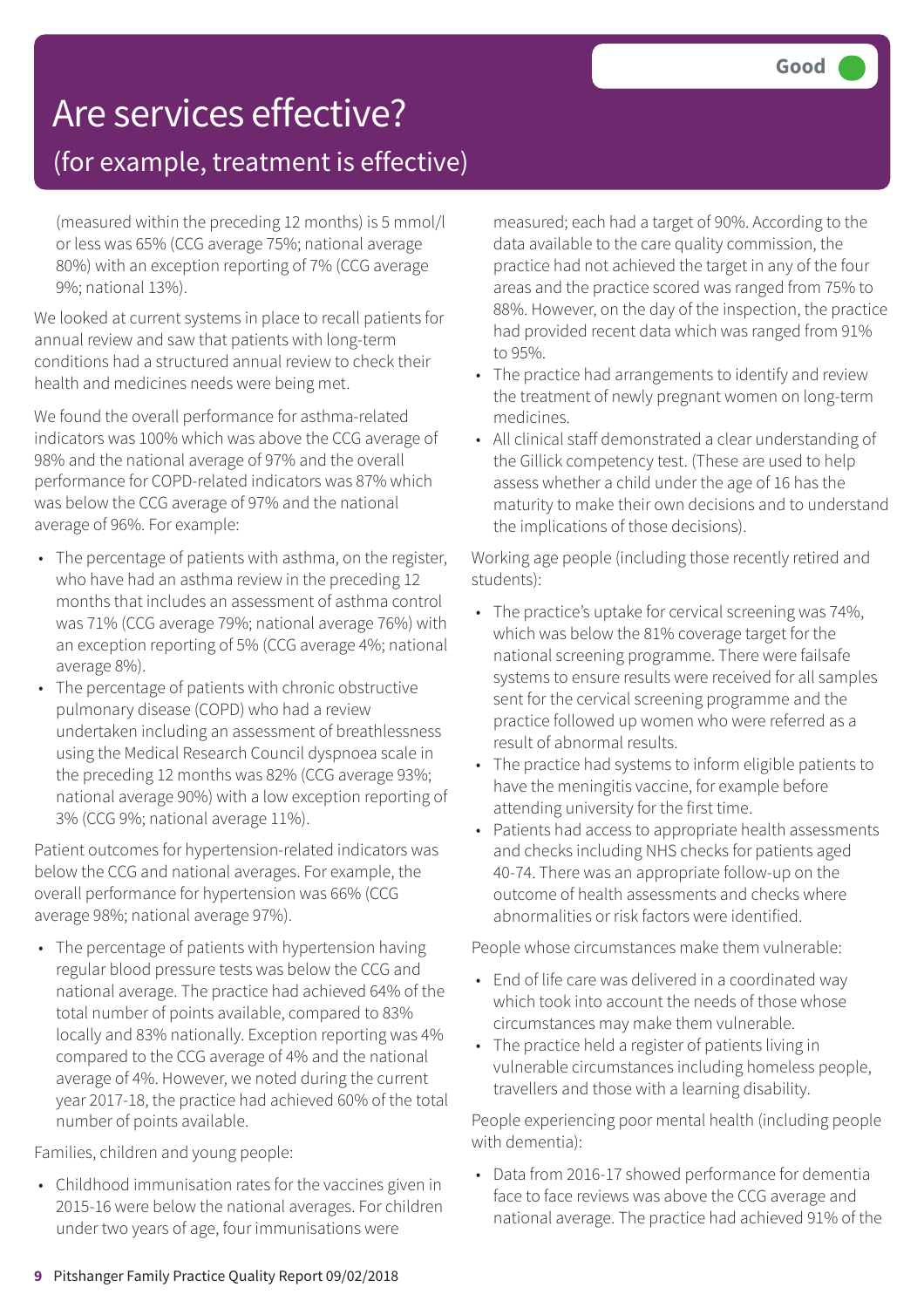### (for example, treatment is effective)

total number of points available, compared to 88% locally and 84% nationally. Exception reporting was significantly high (21%) compared to the CCG average of 7% and the national average of 7%.

- 90% of patients diagnosed with schizophrenia, bipolar affective disorder and other psychoses had a comprehensive, agreed care plan documented in the previous 12 months. This was comparable to the CCG average (92%) and national average (90%). Exception reporting was 3% compared to the CCG average of 11% and the national average of 13%.
- The practice specifically considered the physical health needs of patients with poor mental health and those living with dementia. For example, 77% of patients experiencing poor mental health had received discussion and advice about alcohol consumption, compared to 93% locally and 91% nationally. Exception reporting was 6% compared to the CCG average of 8% and the national average of 10%.

#### **Monitoring care and treatment**

The practice had a comprehensive programme of quality improvement activity and routinely reviewed the effectiveness and appropriateness of the care provided.

The most recent published Quality Outcome Framework (QOF) results for the period 1 April 2016 to 31 March 2017 were 89% of the total number of points available compared with the clinical commissioning group (CCG) average of 96% and the national average of 96%. The overall exception reporting rate was 9% compared with a national average of 10%. (QOF is a system intended to improve the quality of general practice and reward good practice. Exception reporting is the removal of patients from QOF calculations where, for example, the patients decline or do not respond to invitations to attend a review of their condition or when a medicine is not appropriate).

- Performance for mental health related indicators was below the CCG and national average. The practice had achieved 84% of the total number of points available, compared to 94% locally and 94% nationally. Exception reporting was 7% compared to the CCG average of 10% and the national average of 11%.
- The practice was actively involved in quality improvement activity. Where appropriate, clinicians took part in local and national improvement initiatives.
- There had been eight clinical audits commenced in the last two years, two of these were completed audits, where the improvements made, were implemented and monitored.
- The practice used information about care and treatment to make improvements. For example, we saw evidence of repeated audit cycle of patients with atrial fibrillation (AF) (AF was a heart condition that caused an irregular and often abnormally fast heartbeat that could lead to blood clots, stroke, heart failure and other heart-related complications) not receiving anti-coagulation treatment (anticoagulants medicines were used to reduce the body's ability to form clots in the blood and prevent stroke).
- The aim of the audit was to identify and offer treatment to the patients with AF who required anti-coagulation treatment. The initial audit demonstrated that 58% of patients with AF were receiving anti-coagulation treatment. The practice reviewed their protocol and invited patients for medicine reviews. We saw evidence that the practice had carried out follow up audit which demonstrated improvements in patient outcomes and found 100% AF patients were receiving anti-coagulation treatment.

#### **Effective staffing**

Staff had the skills, knowledge and experience to carry out their roles. For example, staff whose role included immunisation and taking samples for the cervical screening programme had received specific training and could demonstrate how they stayed up to date.

- The practice understood the learning needs of staff and provided protected time and training to meet them. Up to date records of skills, qualifications and training were maintained. Staff were encouraged and given opportunities to develop.
- The practice provided staff with ongoing support. This included an induction process, one-to-one meetings, appraisals, coaching and mentoring, clinical supervision and support for revalidation. The induction process for healthcare assistants included the requirements of the Care Certificate.
- There was a clear approach for supporting and managing staff when their performance was poor or variable.

#### **Coordinating care and treatment**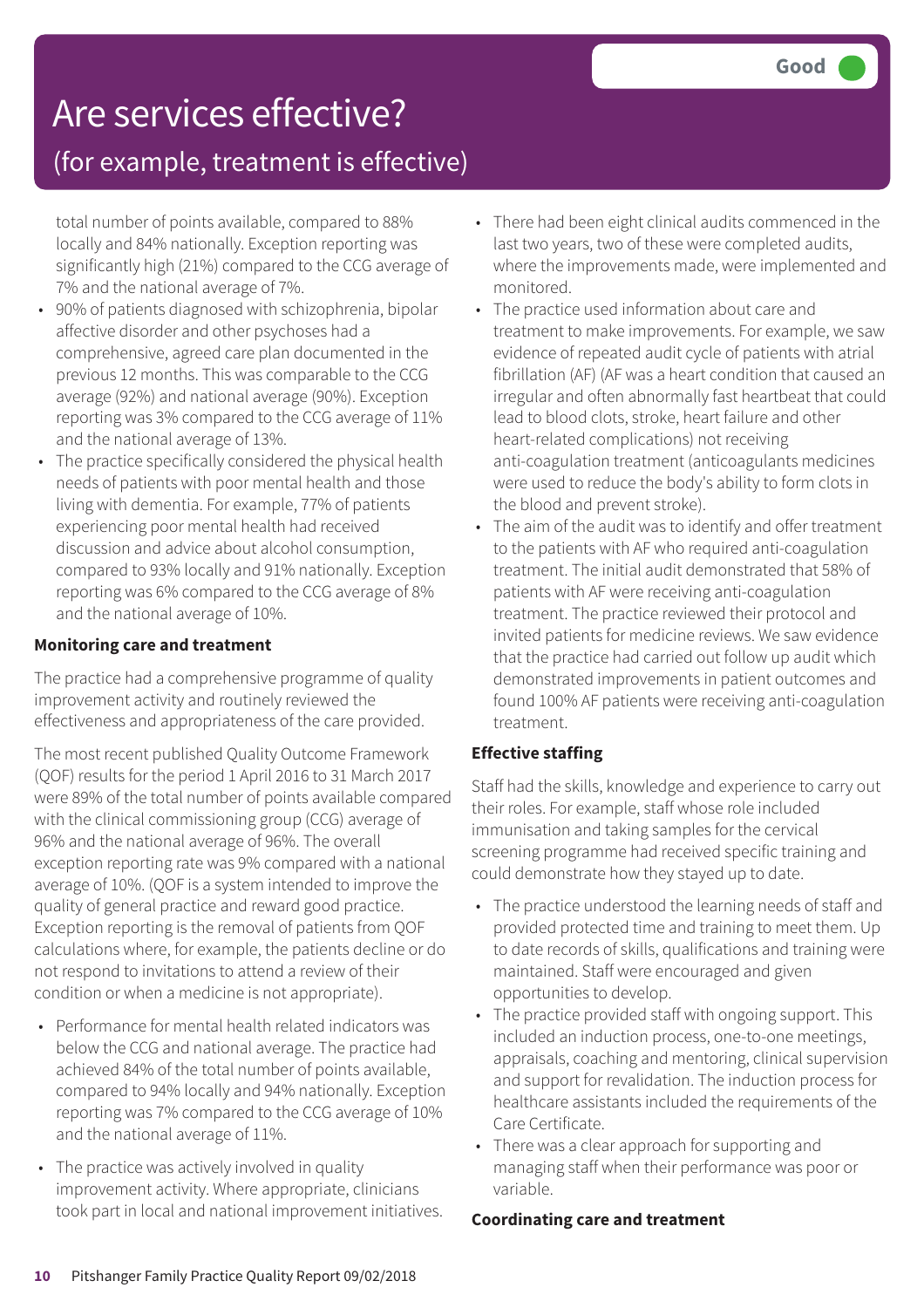### (for example, treatment is effective)

Staff worked together and with other health and social care professionals to deliver effective care and treatment.

- We saw records that showed that all appropriate staff, including those in different teams, services and organisations, were involved in assessing, planning and delivering care and treatment.
- Patients received coordinated and person-centred care. This included when they moved between services, when they were referred, or after they were discharged from the hospital. The practice worked with patients to develop personal care plans that were shared with relevant agencies.
- The practice ensured that end of life care was delivered in a coordinated way which took into account the needs of different patients, including those who may be vulnerable because of their circumstances.

#### **Helping patients to live healthier lives**

Staff were consistent and proactive in helping patients to live healthier lives.

• The practice identified patients who may be in need of extra support and directed them to relevant services. This included patients in the last 12 months of their lives, patients at risk of developing a long-term condition and carers.

- Staff encouraged and supported patients to be involved in monitoring and managing their health.
- Data from 2015-16 showed, in total 61% of patients eligible had undertaken bowel cancer screening and 68% of patients eligible had been screened for breast cancer, compared to the national averages of 58% and 73% respectively.
- Staff discussed changes to care or treatment with patients and their carers as necessary.
- The practice supported national priorities and initiatives to improve the population's health, for example, stop smoking campaigns, tackling obesity.

#### **Consent to care and treatment**

The practice obtained consent to care and treatment in line with legislation and guidance.

- Clinicians understood the requirements of legislation and guidance when considering consent and decision making.
- Clinicians supported patients to make decisions. Where appropriate, they assessed and recorded a patient's mental capacity to make a decision.
- The practice monitored the process for seeking consent appropriately.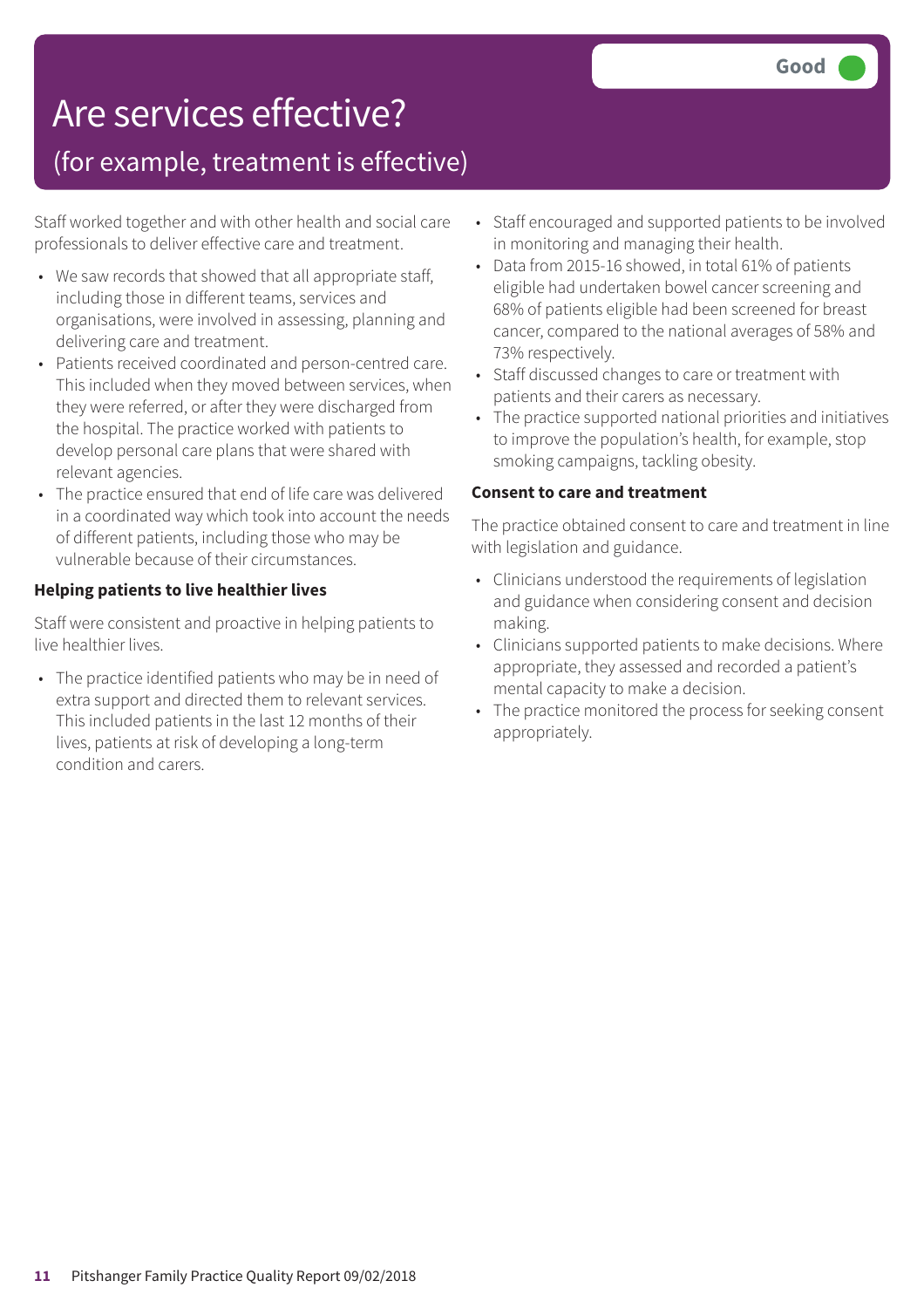# Are services caring?

### **Our findings**

#### **We rated the practice, and all of the population groups, as good for caring.**

#### **Kindness, respect and compassion**

The staff treated patients with kindness, respect and compassion.

- Staff understood patients' personal, cultural, social and religious needs.
- Consultation and treatment room doors were closed during consultations. However, conversations taking place in one of the consulting rooms could be overheard. The practice was aware of this issue and had already booked an appointment to carry out the remedial work to improve the sound proofing.
- The practice gave patients timely support and information.
- Reception staff knew that if patients wanted to discuss sensitive issues or appeared distressed they could offer them a private room to discuss their needs.
- All of the 13 patient Care Quality Commission comment cards we received were positive about the service experienced. Two patients and a member of the patient participation group (PPG) we spoke with were also happy with the service. Patients providing positive feedback said they felt the practice offered an excellent service and staff were helpful, caring and treated them with dignity and respect. This was in line with the results of the NHS Friends and Family Test and other feedback received by the practice.

Results from the July 2017 annual national GP patient survey showed patients felt they were treated with compassion, dignity and respect. Two hundred and sixty-four survey forms were distributed and 95 were returned (a response rate of 36%). This represented about 3% of the practice population. The practice results were comparable or above average for its satisfaction scores on consultations with GPs and nurses. For example:

- 91% of patients said the GP was good at listening to them compared to the clinical commissioning group (CCG) average of 85% and the national average of 89%.
- 88% of patients said the GP gave them enough time compared to the CCG average of 81% and the national average of 86%.
- 97% of patients said they had confidence and trust in the last GP they saw compared to the CCG average of 93% and the national average of 95%.
- 90% of patients said the last GP they spoke to was good at treating them with care and concern compared to the CCG average of 81% and the national average of 86%.
- 85% of patients said the nurse was good at listening to them compared to the CCG average of 85% and the national average of 91%.
- 92% of patients said the nurse gave them enough time compared to the CCG average of 85% and the national average of 92%.
- 98% of patients said they had confidence and trust in the last nurse they saw compared to the CCG average of 94% and the national average of 97%.
- 90% of patients said the last nurse they spoke to was good at treating them with care and concern compared to the CCG average of 83% and the national average of 91%.
- 95% of patients said they found the receptionists at the practice helpful compared to the CCG average of 81% and the national average of 87%.

The practice had analysed the national GP patient survey results and developed an action plan in response to areas where improvement had been identified. For example, the practice had planned additional support for the nursing staff and reviewed the practice's opening hours.

#### **Involvement in decisions about care and treatment**

Staff helped patients be involved in decisions about their care and were aware of the Accessible Information Standard (a requirement to make sure that patients and their carers can access and understand the information they are given):

- Interpretation services were available for patients who did not have English as a first language. We saw notices in the reception areas, including in languages other than English, informing patients this service was available. Patients were also told about the multi-lingual staff who might be able to support them.
- Staff communicated with patients in a way that they could understand, for example, communication aids and easy read materials were available.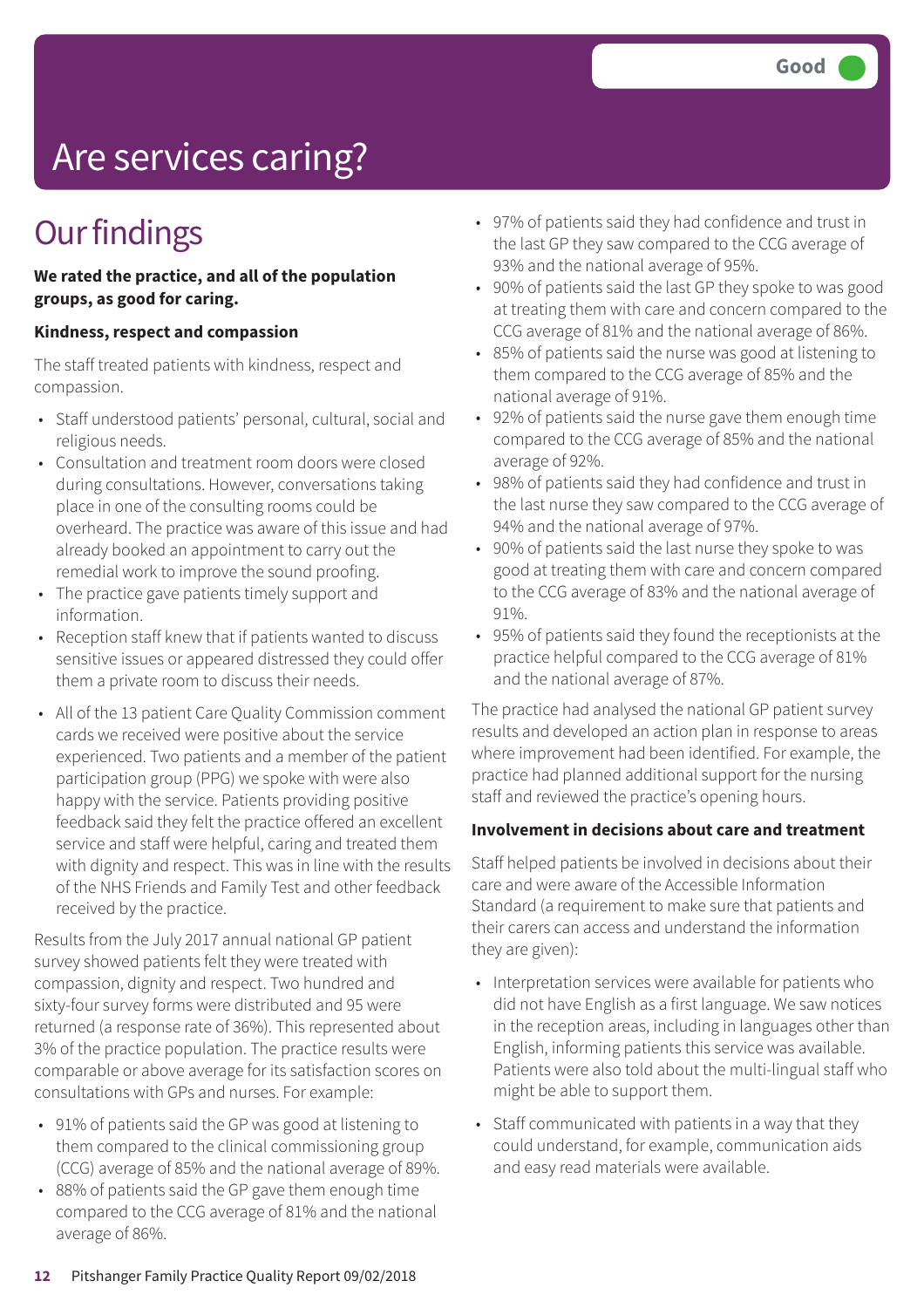## Are services caring?

• Staff helped patients and their carers find further information and access community and advocacy services. They helped them ask questions about their care and treatment.

The practice had identified patients who were carers. The practice had identified 53 patients as carers (1.7% of the practice list). The practice's computer system alerted GPs if a patient was also a carer.

- A member of staff acted as a carers' champion to help ensure that the various services supporting carers were coordinated and effective.
- Staff told us that if families had experienced bereavement, their usual GP contacted them or sent them a sympathy card. This call was either followed by a patient consultation at a flexible time and location to meet the family's needs and/or by giving them advice on how to find a support service.

Results from the national GP patient survey showed patients responded positively to questions about their involvement in planning and making decisions about their care and treatment. Results were mostly in line with local and national averages:

- 84% of patients said the last GP they saw was good at explaining tests and treatments compared to the CCG average of 82% and the national average of 86%.
- 80% of patients said the last GP they saw was good at involving them in decisions about their care compared to the CCG average of 76% and the national average of 82%.
- 76% of patients said the last nurse they saw was good at explaining tests and treatments compared to the CCG average of 83% and the national average of 90%.
- 76% of patients said the last nurse they saw was good at involving them in decisions about their care compared to the CCG average of 78% and the national average of 85%.

#### **Privacy and dignity**

The practice respected and promoted patients' privacy and dignity.

- Staff recognised the importance of patients' dignity and respect.
- The practice complied with the Data Protection Act 1998.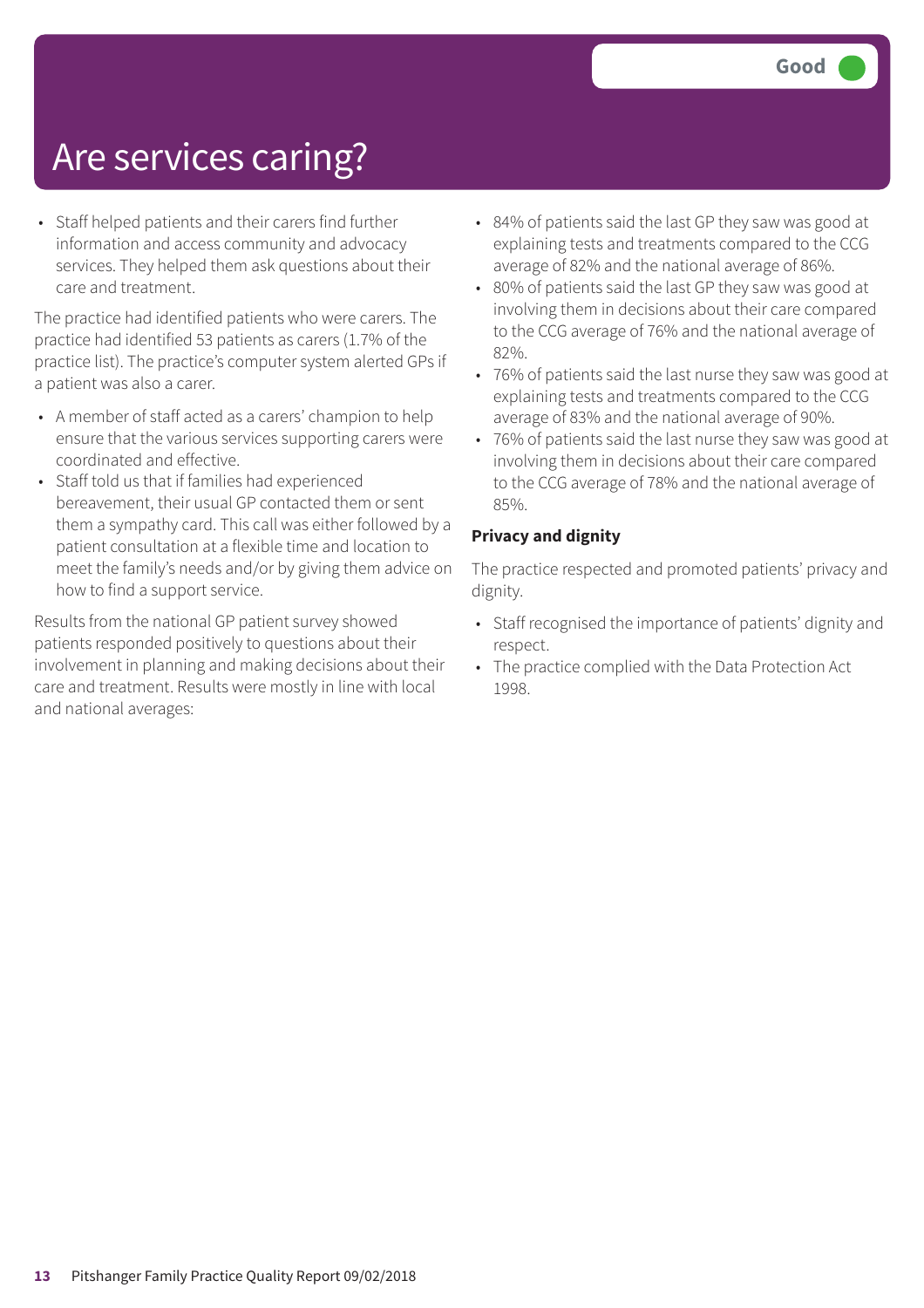# Are services responsive to people's needs?

(for example, to feedback?)

## **Our findings**

#### **We rated the practice, and all of the population groups, as good for providing responsive services.**

#### **Responding to and meeting people's needs**

The practice organised and delivered services to meet patients' needs. It took account of patient needs and preferences.

- The practice understood the needs of its population and tailored services in response to those needs. For example, the practice offered extended opening hours, online services such as repeat prescription requests and booking of online appointments.
- The practice had launched a new website in December 2017. Over 25% of the patients were registered for the online access.
- The practice had installed a touch screen check-in facility to reduce the queue at the reception desk.
- The practice improved services where possible in response to unmet needs.
- The facilities and premises were appropriate for the services delivered. The waiting area was large enough to accommodate patients with wheelchairs and prams and allowed for access to consultation rooms and was visible from reception. There was enough seating for the number of patients who attended on the day of inspection.
- The practice made reasonable adjustments when patients found it hard to access services. For example, the practice had reviewed the opening hours and added an additional 10 hours per week to improve the access.
- There were accessible facilities, which included a disabled toilet and baby changing facility. A hearing induction loop was not available.
- Care and treatment for patients with multiple long-term conditions and patients approaching the end of life was coordinated with other services.
- The practice sent text message reminders of appointments and test results and used text messages to promote the NHS Friends and Family Test (FFT).

Older people:

• All patients had a named GP who supported them in whatever setting they lived, whether it was at home or in a care home or supported living scheme.

- The practice was responsive to the needs of older patients, and offered home visits and urgent appointments for those with enhanced needs. The GP and practice nurse also accommodated home visits for those who had difficulties getting to the practice due to limited local public transport availability.
- An in-house phlebotomy service was offered onsite, resulting in patients who required this service not having to travel to local hospitals.

People with long-term conditions:

- Patients with a long-term condition received an annual review to check their health and medicines needs were being appropriately met. Multiple conditions were reviewed at one appointment, and consultation times were flexible to meet each patient's specific needs.
- The practice had regular interaction with the local district nursing team to discuss and manage the needs of patients with complex medical issues.
- An anti-coagulation clinic was offered onsite, resulting in patients who required this service not having to travel to local hospitals. (An anticoagulant is a medicine that stops blood from clotting).
- An electrocardiogram (ECG) service was offered onsite. An electrocardiogram (ECG) is a simple test that can be used to check heart's rhythm and electrical activity. Sensors attached to the skin are used to detect the electrical signals produced by heart each time it beats.

Families, children and young people:

- We found there were systems to identify and follow up children living in disadvantaged circumstances and who were at risk, for example, children and young people who had a high number of accident and emergency (A&E) attendances. Records we looked at confirmed this.
- All parents or guardians calling with concerns about a child under the age of 18 were offered a same day appointment when necessary.

Working age people (including those recently retired and students):

• The needs of this population group had been identified and the practice had adjusted the services it offered to ensure these were accessible, flexible and offered continuity of care. For example, the practice offered extended opening hours on Thursday from 7.30am to 8am and 6.30pm to 7.30pm.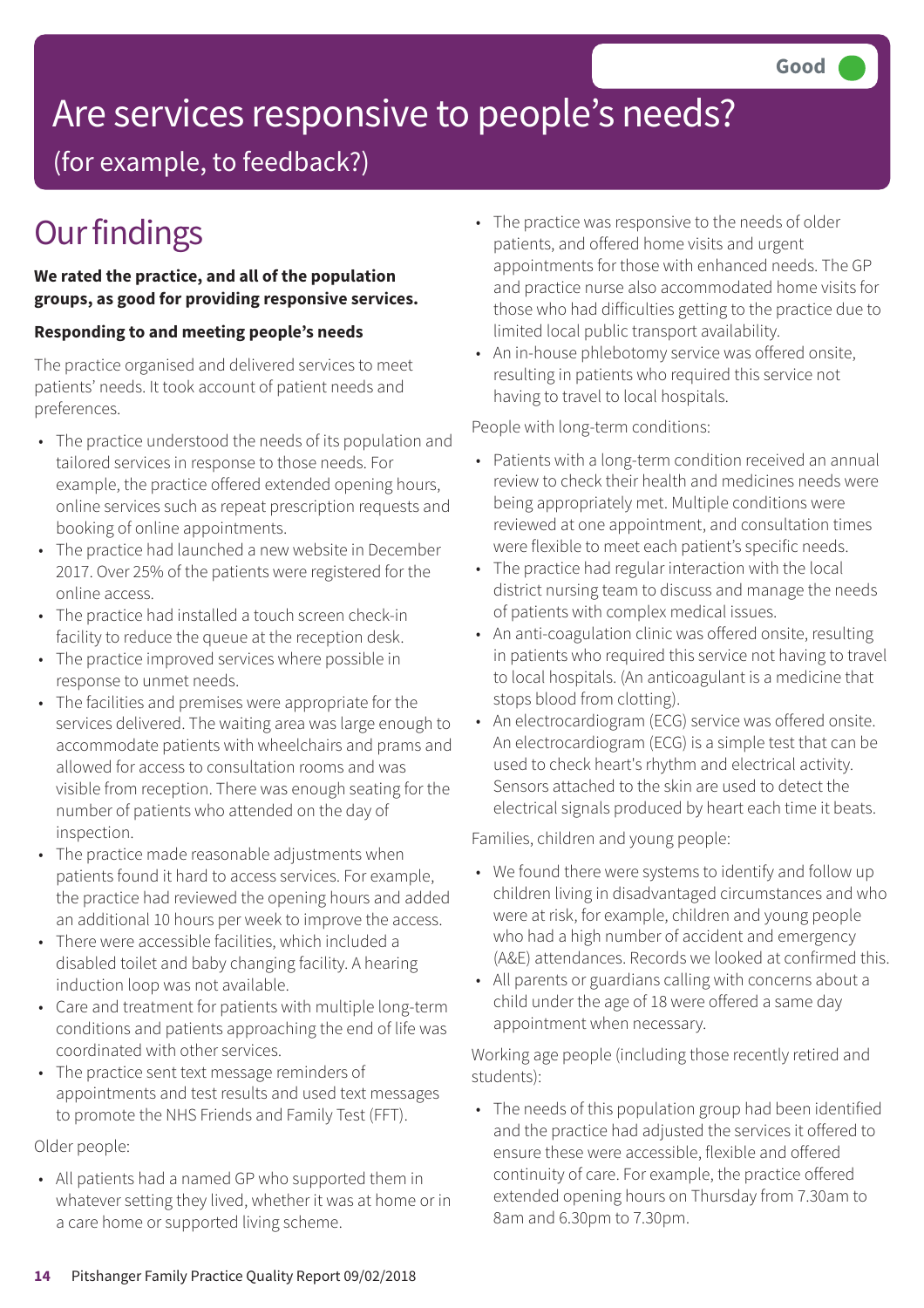# Are services responsive to people's needs?

### (for example, to feedback?)

- In addition, the patients at the practice were offered extended hours appointments through a locality hub Monday to Friday from 6.30pm to 8pm, Saturday and Sunday from 8am to 8pm at three local locations. This extended hours service was funded by the local CCG.
- Telephone consultations were available which supported patients who were unable to attend the practice during normal working hours.

People whose circumstances make them vulnerable:

- The practice held a register of patients living in vulnerable circumstances including homeless people, travellers and those with a learning disability.
- The practice offered longer appointments for patients with a learning disability.
- There was a system for flagging vulnerability in individual patient records.
- All clinicians had received female genital mutilation (FGM) and prevent training.

People experiencing poor mental health (including people with dementia):

- Staff interviewed had a good understanding of how to support patients with mental health needs and those patients living with dementia.
- The practice was closely working with a primary care mental health counsellor.
- The practice was pro-actively monitoring the increasing prevalence of children's mental health disorders especially with respect to the effects of social media, bullying, self-harm and eating disorders.
- The practice regularly worked with multi-disciplinary teams in the case management of patients experiencing poor mental health, including those living with dementia.

#### **Timely access to the service**

Patients were able to access care and treatment from the practice within an acceptable timescale for their needs.

- Patients had timely access to initial assessment, test results, diagnosis and treatment.
- Waiting times, delays and cancellations were minimal and managed appropriately.
- Patients with the most urgent needs had their care and treatment prioritised.
- The practice was open from 8am to 6.30pm Monday to Friday. The practice offered a range of scheduled

appointments to patients from 8.30am to 5.30pm including open access appointments with a duty GP throughout the day. In addition to pre-bookable appointments, urgent appointments were also available for patients that needed them.

• The appointment system was easy to use and pre-bookable appointments could be booked up to four weeks (via online) or two weeks (via telephone or walk-in) in advance.

Results from the July 2017 annual national GP patient survey showed that patients' satisfaction with how they could access care and treatment was above local and national averages. For example:

- 84% of patients said they could get through easily to the practice by phone compared to the CCG average of 68% and the national average of 71%.
- 93% of patients said that the last time they wanted to speak to a GP or nurse they were able to get an appointment compared with the CCG average of 79% and the national average of 84%.
- 88% of patients said their last appointment was convenient compared with the CCG average of 74% and the national average of 81%.
- 82% of patients described their experience of making an appointment as good compared with the CCG average of 67% and the national average of 73%.
- 69% of patients said they don't normally have to wait too long to be seen compared with the CCG average of 46% and the national average of 58%.
- 82% of patients said they have to wait 15 minutes or less after their appointment time compared with the CCG average of 55% and the national average of 64%.
- 75% of patients were satisfied with the practice's opening hours compared with the clinical commissioning group (CCG) average of 71% and the national average of 76%.
- 82% of patients said they would recommend this practice to someone new to the area compared with the CCG average of 69% and the national average of 77%.

#### **Listening and learning from concerns and complaints**

The practice had a system for handling complaints and concerns. However, improvements were required.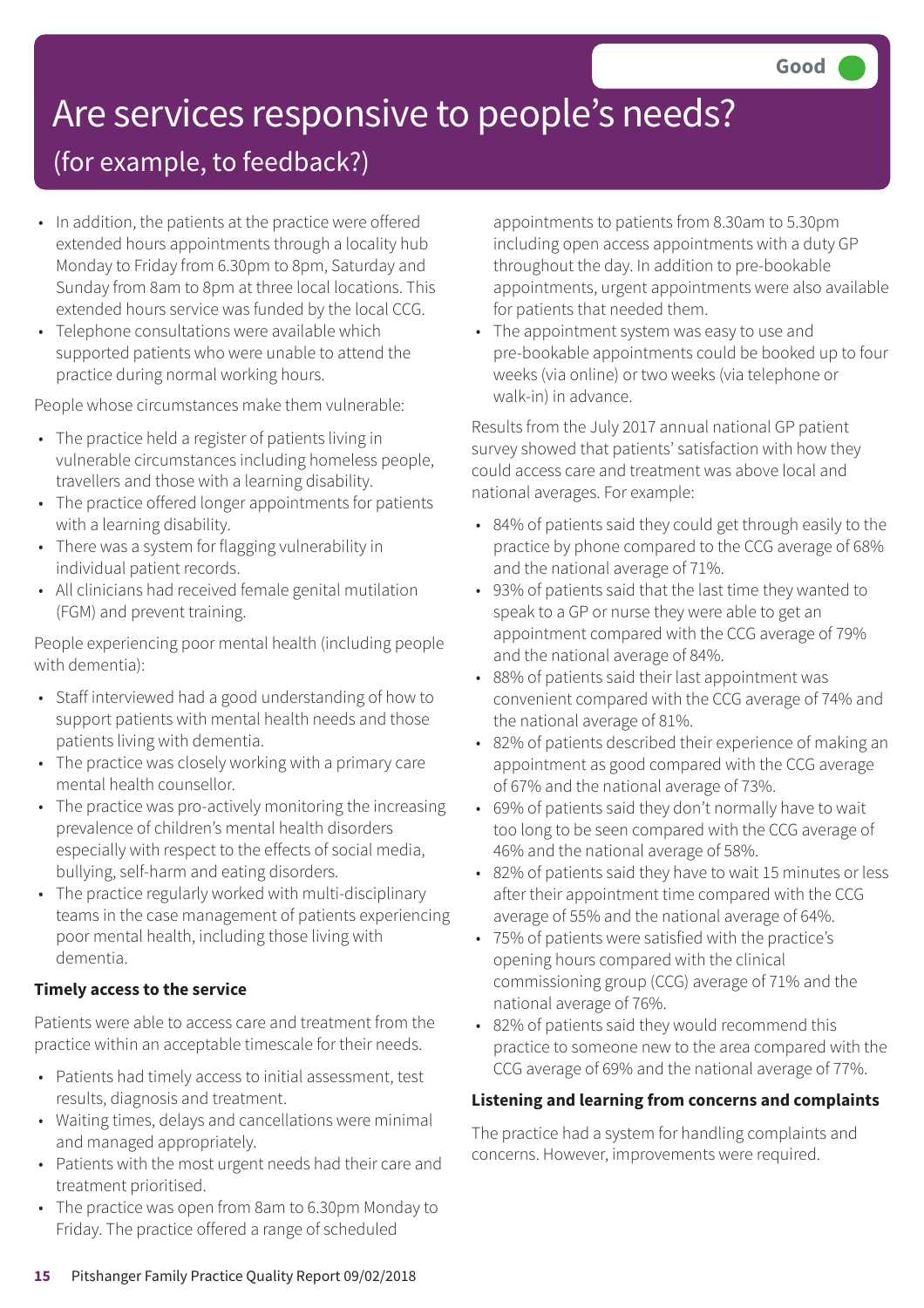## Are services responsive to people's needs?

### (for example, to feedback?)

- Information about how to make a complaint or raise concerns was available and it was easy to do. Staff treated patients who made complaints compassionately.
- The complaint policy and procedures were in line with recognised guidance. Seven complaints were received in the last 12 months. We reviewed three complaints and found that they were satisfactorily handled in a

timely way. However, complaint responses did not include information of the complainant's right to escalate the complaint to the Ombudsman if dissatisfied with the response.

• The practice learned lessons from individual concerns and complaints and also from analysis of trends. It acted as a result to improve the quality of care. For example, the practice had reviewed their record sharing protocol following patient feedback.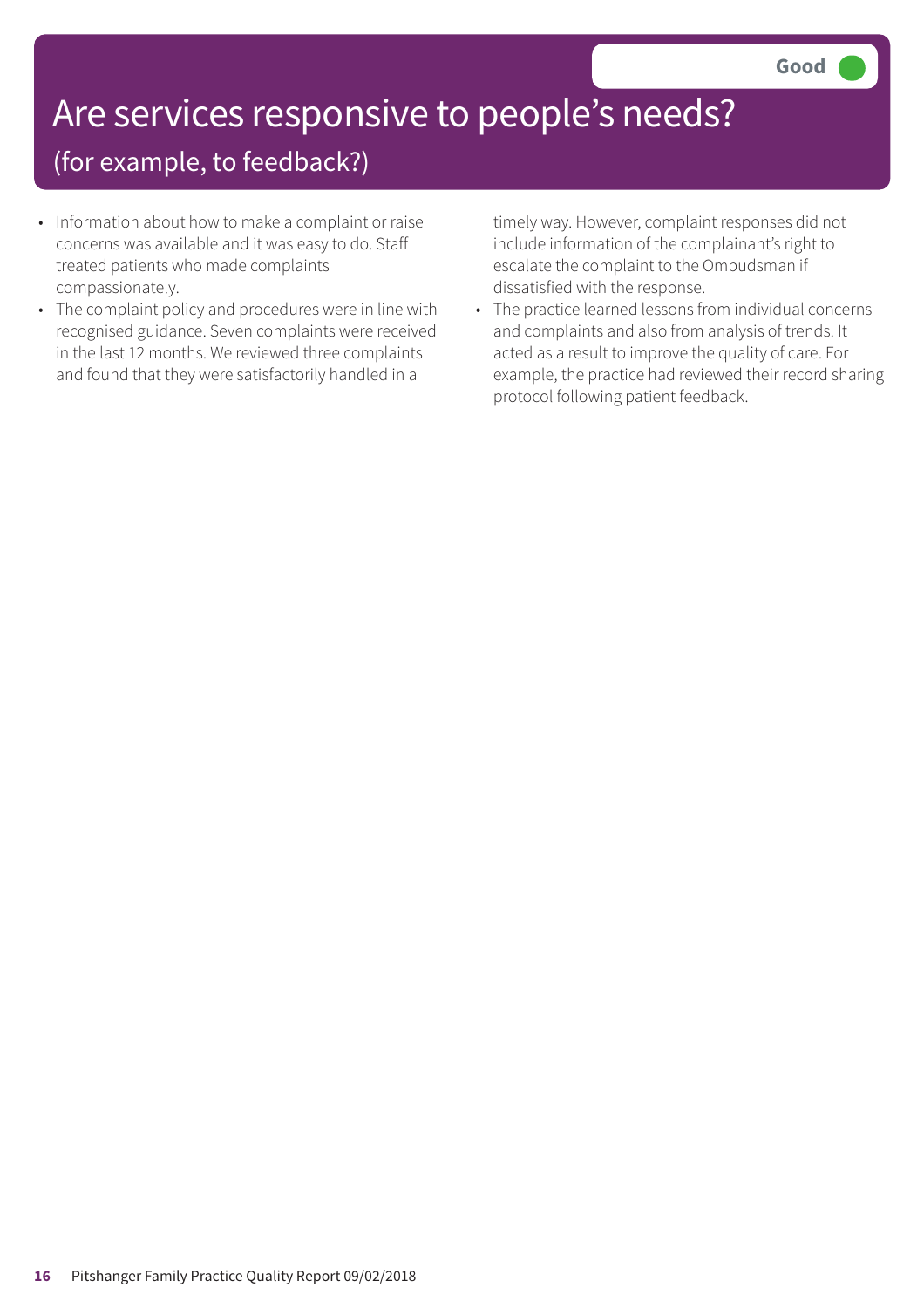### Are services well-led?

(for example, are they well-managed and do senior leaders listen, learn and take appropriate action)

## **Our findings**

#### **We rated the practice as good for providing a well-led service.**

#### **Leadership capacity and capability**

Leaders had the capacity and skills to deliver high-quality, sustainable care.

- Leaders had the experience, capacity and skills to deliver the practice strategy and address risks to it.
- They were knowledgeable about issues and priorities relating to the quality and future of services. They understood the challenges and were addressing them.
- Leaders at all levels were visible and approachable. They worked closely with staff and others to make sure they prioritised compassionate and inclusive leadership.

#### **Vision and strategy**

The practice had a clear vision and credible strategy to deliver high quality care and promote good outcomes for patients.

- There was a clear vision and set of values. The practice had a realistic strategy and supporting business plans to achieve priorities.
- The practice developed its vision, values and strategy jointly with patients, staff and external partners.
- Staff were aware of and understood the vision, values and strategy and their role in achieving them.
- The strategy was in line with health and social priorities across the region. The practice planned its services to meet the needs of the practice population.
- The practice monitored progress against delivery of the strategy.

#### **Culture**

The practice had a culture of high-quality sustainable care.

- Staff stated they felt respected, supported and valued. They were proud to work in the practice.
- The practice focused on the needs of patients.
- Leaders and managers acted on behaviour and performance inconsistent with the vision and values.
- Openness, honesty and transparency were demonstrated when responding to incidents and complaints. The provider was aware of and had systems to ensure compliance with the requirements of the duty of candour.
- Staff we spoke with told us they were able to raise concerns and were encouraged to do so. They had confidence that these would be addressed.
- There were processes for providing all staff with the development they need. This included appraisal and career development conversations. All staff employed by the practice received regular annual appraisals in the last year. Staff were supported to meet the requirements of professional revalidation where necessary.
- Clinical staff, including nurses, were considered valued members of the practice team. They were given protected time for professional development and evaluation of their clinical work.
- There was a strong emphasis on the safety and well-being of all staff.
- The practice actively promoted equality and diversity. It identified and addressed the causes of any workforce inequality. Staff had received equality and diversity training. Staff felt they were treated equally.
- There were positive relationships between staff and teams.

#### **Governance arrangements**

There were clear responsibilities, roles and systems of accountability to support good governance and management.

- Structures, processes and systems to support good governance and management were clearly set out, understood and effective. The governance and management of partnerships, joint working arrangements and shared services promoted interactive and co-ordinated person-centred care.
- Staff were clear on their roles and accountabilities including in respect of safeguarding and infection prevention and control
- Practice leaders had established proper policies, procedures and activities to ensure safety and assured themselves that they were operating as intended.

#### **Managing risks, issues and performance**

There were clear and effective processes for managing risks, issues and performance.

• There was an effective, process to identify, understand, monitor and address current and future risks including risks to patient safety.